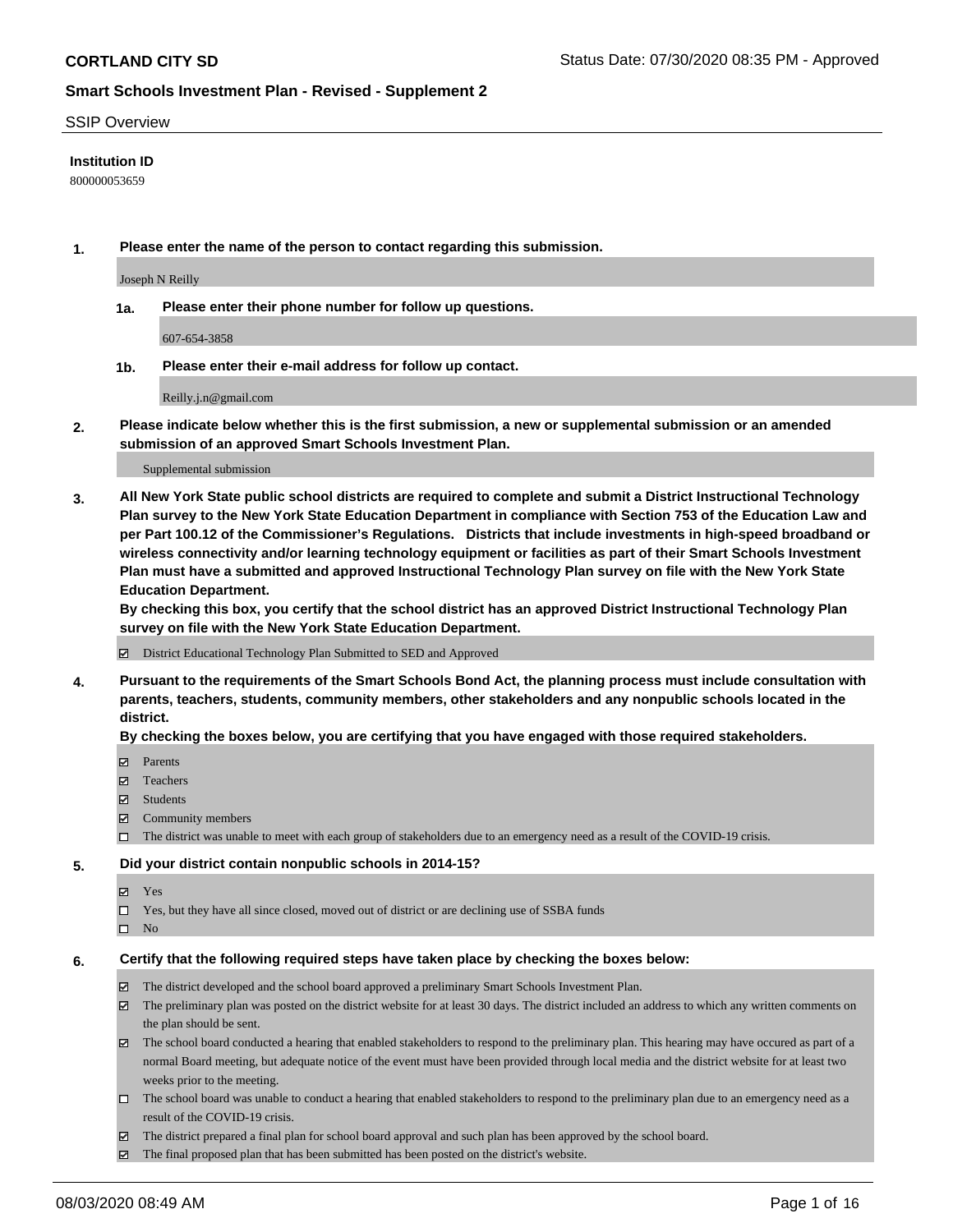SSIP Overview

**6a. Please upload the proposed Smart Schools Investment Plan (SSIP) that was posted on the district's website, along with any supporting materials. Note that this should be different than your recently submitted Educational Technology Survey. The Final SSIP, as approved by the School Board, should also be posted on the website and remain there during the course of the projects contained therein.**

Board of Ed Copy of Cortland SSIP Presentation.ppt 1.pdf

**6b. Enter the webpage address where the final Smart Schools Investment Plan is posted. The Plan should remain posted for the life of the included projects.**

https://drive.google.com/file/d/18gypL7ooJKd\_aKrW5arplFSsFSXwCRGa/view

**7. Please enter an estimate of the total number of students and staff that will benefit from this Smart Schools Investment Plan based on the cumulative projects submitted to date.**

3,000

**8. An LEA/School District may partner with one or more other LEA/School Districts to form a consortium to pool Smart Schools Bond Act funds for a project that meets all other Smart School Bond Act requirements. Each school district participating in the consortium will need to file an approved Smart Schools Investment Plan for the project and submit a signed Memorandum of Understanding that sets forth the details of the consortium including the roles of each respective district.**

 $\Box$  The district plans to participate in a consortium to partner with other school district(s) to implement a Smart Schools project.

# **9. Please enter the name and 6-digit SED Code for each LEA/School District participating in the Consortium.**

| Partner LEA/District | <b>ISED BEDS Code</b> |
|----------------------|-----------------------|
| (No Response)        | (No Response)         |

# **10. Please upload a signed Memorandum of Understanding with all of the participating Consortium partners.**

(No Response)

**11. Your district's Smart Schools Bond Act Allocation is:**

\$2,270,295

#### **12. Final 2014-15 BEDS Enrollment to calculate Nonpublic Sharing Requirement**

|            | Public Enrollment | Nonpublic Enrollment | Total Enrollment | l Nonpublic Percentage |
|------------|-------------------|----------------------|------------------|------------------------|
| Enrollment | 2,559             | 287                  | 2.846.00         | 10.08                  |

**13. This table compares each category budget total, as entered in that category's page, to the total expenditures listed in the category's expenditure table. Any discrepancies between the two must be resolved before submission.**

|                                          | Sub-Allocations | <b>Expenditure Totals</b> | Difference |
|------------------------------------------|-----------------|---------------------------|------------|
| <b>School Connectivity</b>               | 0.00            | 0.00                      | 0.00       |
| Connectivity Projects for<br>Communities | 0.00            | 0.00                      | 0.00       |
| Classroom Technology                     | 366,050.00      | 366,050.00                | 0.00       |
| Pre-Kindergarten Classrooms              | 0.00            | 0.00                      | 0.00       |
| Replace Transportable<br>Classrooms      | 0.00            | 0.00                      | 0.00       |
| <b>High-Tech Security Features</b>       | 0.00            | 0.00                      | 0.00       |
| Nonpublic Loan                           | 35,910.30       | 35,910.30                 | $-0.00$    |
| Totals:                                  |                 |                           |            |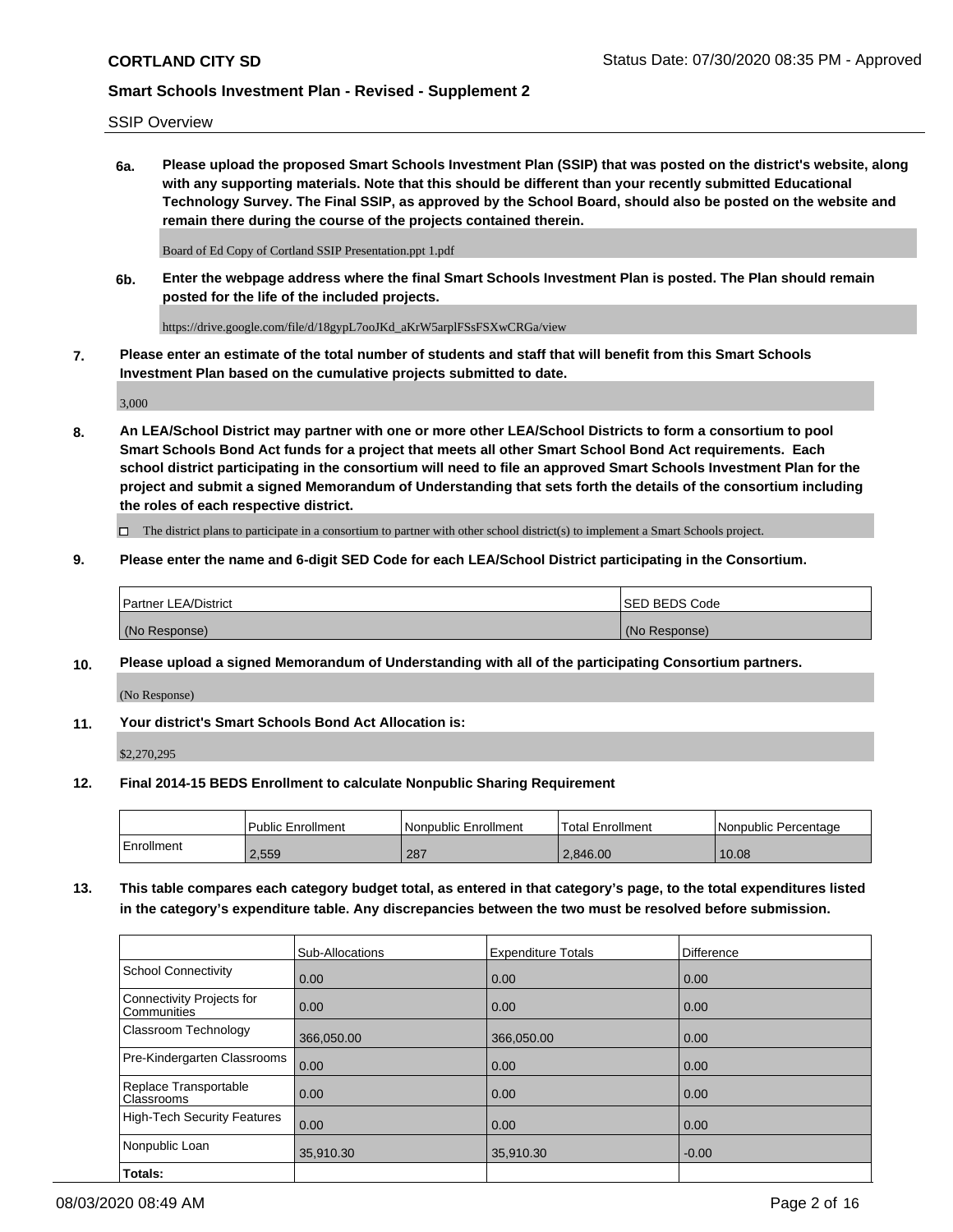SSIP Overview

| 401,960                | 401,960            |                   |
|------------------------|--------------------|-------------------|
| <b>Sub-Allocations</b> | Expenditure Totals | <b>Difference</b> |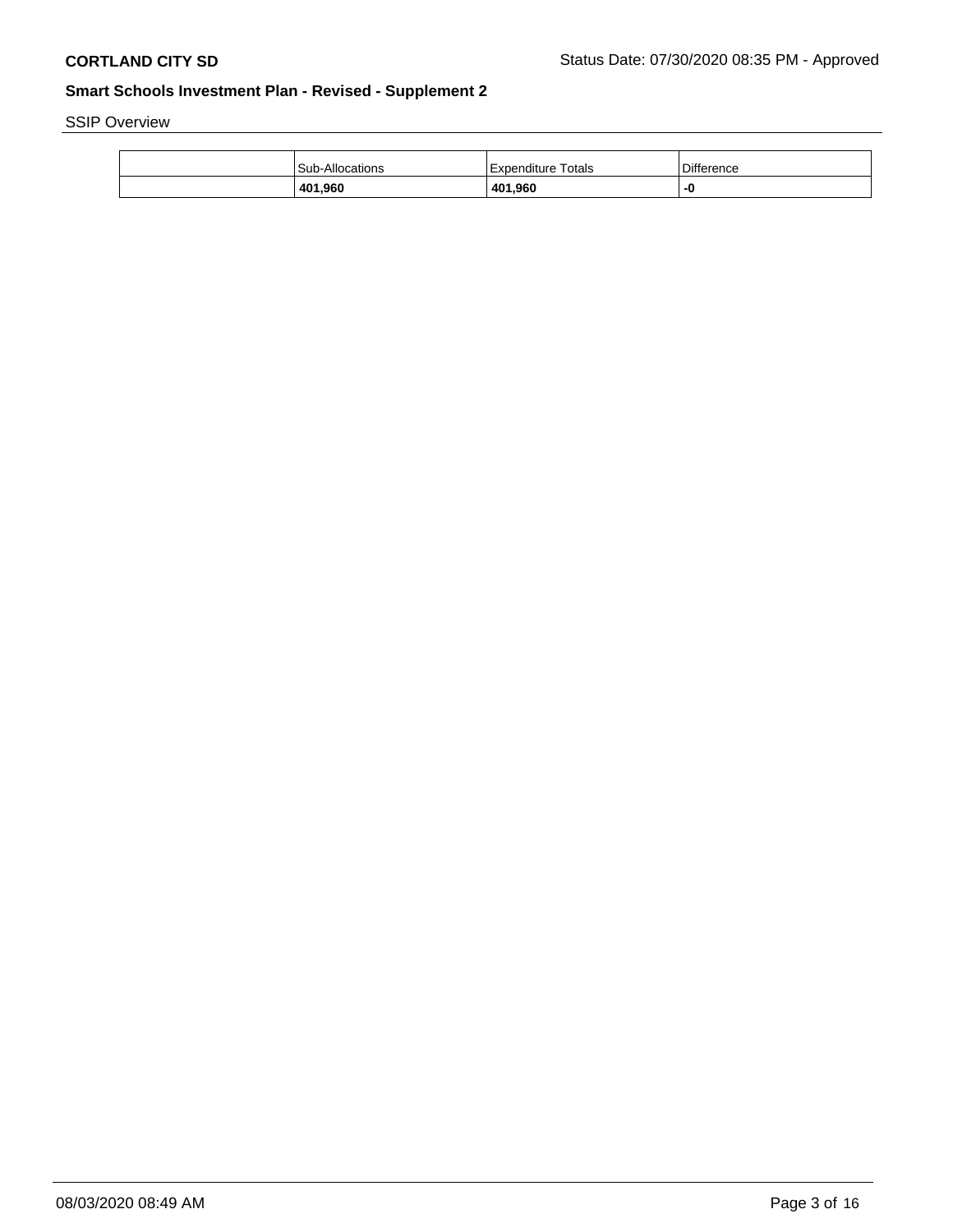School Connectivity

- **1. In order for students and faculty to receive the maximum benefit from the technology made available under the Smart Schools Bond Act, their school buildings must possess sufficient connectivity infrastructure to ensure that devices can be used during the school day. Smart Schools Investment Plans must demonstrate that:**
	- **• sufficient infrastructure that meets the Federal Communications Commission's 100 Mbps per 1,000 students standard currently exists in the buildings where new devices will be deployed, or**
	- **• is a planned use of a portion of Smart Schools Bond Act funds, or**
	- **• is under development through another funding source.**

**Smart Schools Bond Act funds used for technology infrastructure or classroom technology investments must increase the number of school buildings that meet or exceed the minimum speed standard of 100 Mbps per 1,000 students and staff within 12 months. This standard may be met on either a contracted 24/7 firm service or a "burstable" capability. If the standard is met under the burstable criteria, it must be:**

**1. Specifically codified in a service contract with a provider, and**

**2. Guaranteed to be available to all students and devices as needed, particularly during periods of high demand, such as computer-based testing (CBT) periods.**

**Please describe how your district already meets or is planning to meet this standard within 12 months of plan submission.**

(No Response)

**1a. If a district believes that it will be impossible to meet this standard within 12 months, it may apply for a waiver of this requirement, as described on the Smart Schools website. The waiver must be filed and approved by SED prior to submitting this survey.**

 $\Box$  By checking this box, you are certifying that the school district has an approved waiver of this requirement on file with the New York State Education Department.

**2. Connectivity Speed Calculator (Required). If the district currently meets the required speed, enter "Currently Met" in the last box: Expected Date When Required Speed Will be Met.**

|                  | l Number of     | Required Speed | Current Speed in | Expected Speed  | Expected Date                           |
|------------------|-----------------|----------------|------------------|-----------------|-----------------------------------------|
|                  | <b>Students</b> | In Mbps        | l Mbps           | to be Attained  | When Required                           |
|                  |                 |                |                  |                 | l Within 12 Months ISpeed Will be Met l |
| Calculated Speed | (No Response)   | 0.00           | (No Response)    | l (No Response) | l (No Response)                         |

**3. Describe how you intend to use Smart Schools Bond Act funds for high-speed broadband and/or wireless connectivity projects in school buildings.**

(No Response)

**4. Describe the linkage between the district's District Instructional Technology Plan and how the proposed projects will improve teaching and learning. (There should be a link between your response to this question and your responses to Question 1 in Section IV - NYSED Initiatives Alignment: "Explain how the district use of instructional technology will serve as a part of a comprehensive and sustained effort to support rigorous academic standards attainment and performance improvement for students."** 

**Your answer should also align with your answers to the questions in Section II - Strategic Technology Planning and the associated Action Steps in Section III - Action Plan.)**

(No Response)

**5. If the district wishes to have students and staff access the Internet from wireless devices within the school building, or in close proximity to it, it must first ensure that it has a robust Wi-Fi network in place that has sufficient bandwidth to meet user demand.**

**Please describe how you have quantified this demand and how you plan to meet this demand.**

(No Response)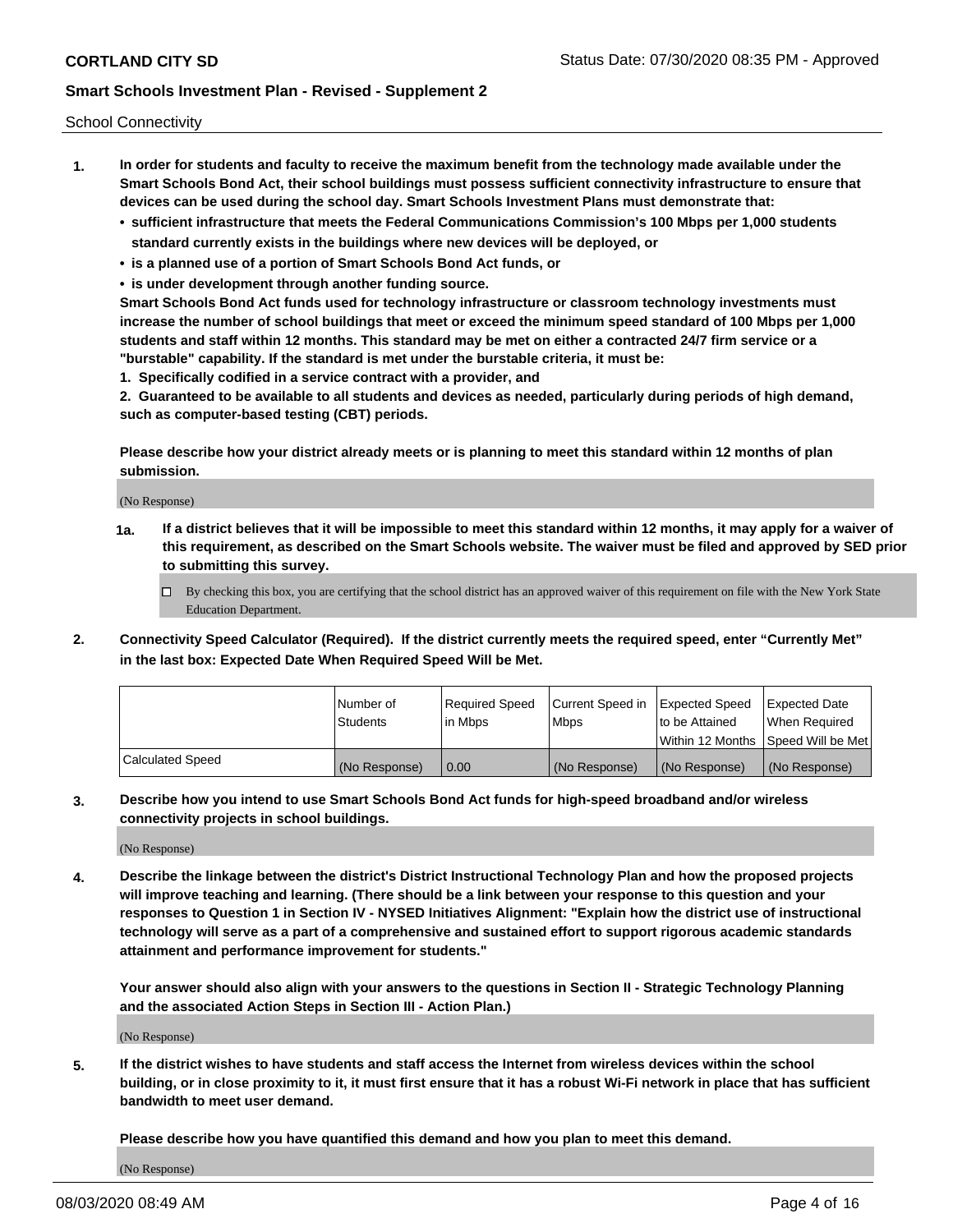School Connectivity

**6. Smart Schools plans with any expenditures in the School Connectivity category require a project number from the Office of Facilities Planning. Districts must submit an SSBA LOI and receive project numbers prior to submitting the SSIP. As indicated on the LOI, some projects may be eligible for a streamlined review and will not require a building permit.**

**Please indicate on a separate row each project number given to you by the Office of Facilities Planning.**

| Project Number |  |
|----------------|--|
| (No Response)  |  |

**7. Certain high-tech security and connectivity infrastructure projects may be eligible for an expedited review process as determined by the Office of Facilities Planning.**

# **Was your project deemed eligible for streamlined review?**

(No Response)

# **8. Include the name and license number of the architect or engineer of record.**

| Name          | License Number |
|---------------|----------------|
| (No Response) | (No Response)  |

#### **9. Public Expenditures – Loanable (Counts toward the nonpublic loan calculation)**

| Select the allowable expenditure type.<br>Repeat to add another item under each type. | <b>PUBLIC</b> Items to be<br>l Purchased | Quantity           | Cost Per Item    | <b>Total Cost</b> |
|---------------------------------------------------------------------------------------|------------------------------------------|--------------------|------------------|-------------------|
| (No Response)                                                                         | (No Response)                            | l (No<br>Response) | (No<br>Response) | $\overline{0.00}$ |
|                                                                                       |                                          | O                  | 0.00             |                   |

# **10. Public Expenditures – Non-Loanable (Does not count toward nonpublic loan calculation)**

| Select the allowable expenditure<br>type.      | <b>PUBLIC</b> Items to be purchased | Quantity      | Cost per Item | <b>Total Cost</b> |
|------------------------------------------------|-------------------------------------|---------------|---------------|-------------------|
| Repeat to add another item under<br>each type. |                                     |               |               |                   |
| (No Response)                                  | (No Response)                       | (No Response) | (No Response) | 0.00              |
|                                                |                                     |               | 0.00          |                   |

#### **11. Final 2014-15 BEDS Enrollment to calculate Nonpublic Sharing Requirement (no changes allowed.)**

|            | Public Enrollment | Nonpublic Enrollment | 'Total Enrollment | l Nonpublic Percentage |
|------------|-------------------|----------------------|-------------------|------------------------|
| Enrollment | 2,559             | 287                  | 2.846.00          | 10.08                  |

### **12. Total Public Budget - Loanable (Counts toward the nonpublic loan calculation)**

|                                                      | Public Allocations | <b>Estimated Nonpublic Loan</b><br>Amount | Estimated Total Sub-Allocations |
|------------------------------------------------------|--------------------|-------------------------------------------|---------------------------------|
| Network/Access Costs                                 | (No Response)      | 0.00                                      | 0.00                            |
| School Internal Connections and<br><b>Components</b> | (No Response)      | 0.00                                      | 0.00                            |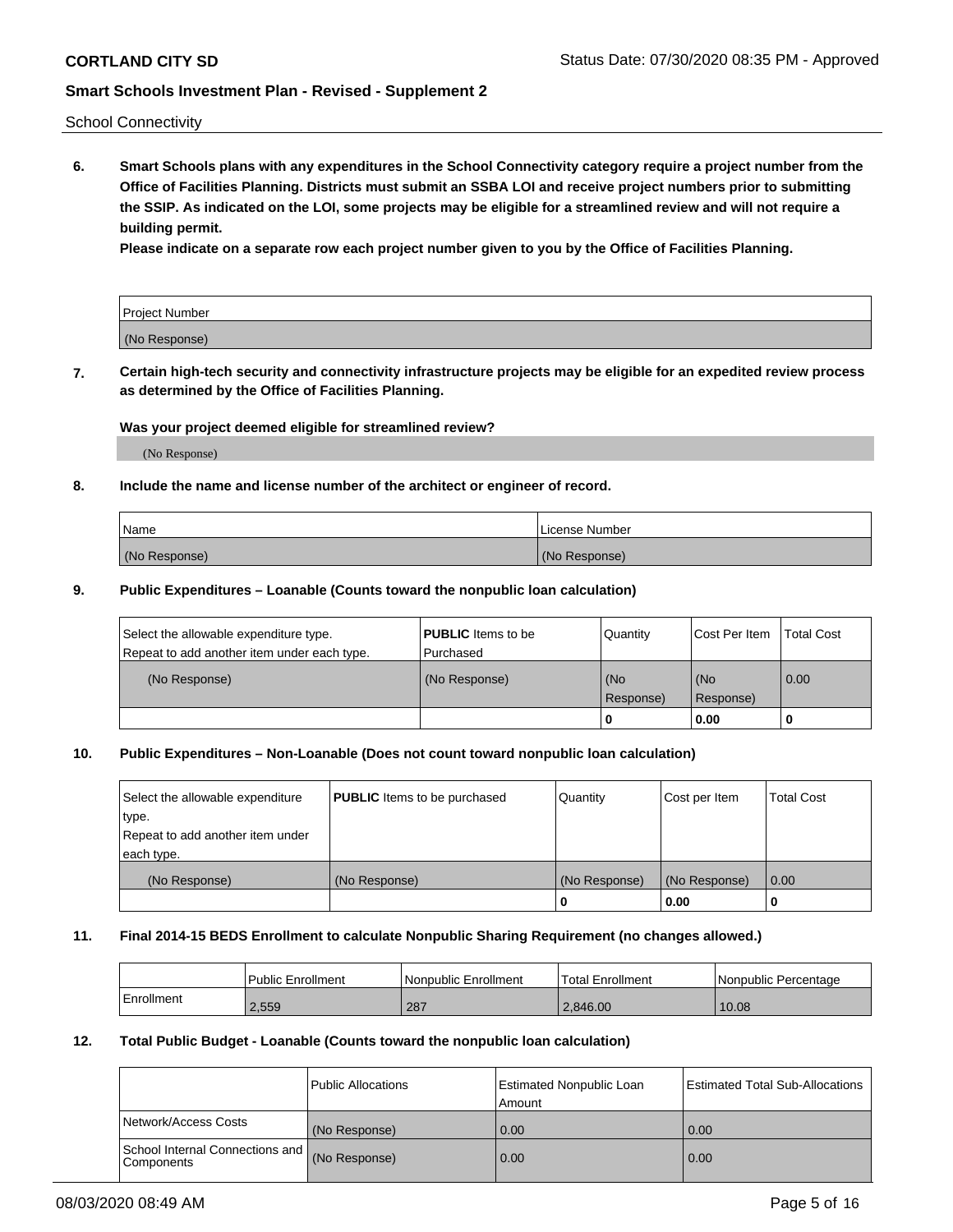School Connectivity

|         | Public Allocations | <b>Estimated Nonpublic Loan</b><br>l Amount | <b>Estimated Total Sub-Allocations</b> |
|---------|--------------------|---------------------------------------------|----------------------------------------|
| l Other | (No Response)      | 0.00                                        | 0.00                                   |
| Totals: | 0.00               | 0                                           |                                        |

# **13. Total Public Budget – Non-Loanable (Does not count toward the nonpublic loan calculation)**

|                                                   | Sub-<br>Allocation |
|---------------------------------------------------|--------------------|
| Network/Access Costs                              | (No Response)      |
| <b>Outside Plant Costs</b>                        | (No Response)      |
| <b>School Internal Connections and Components</b> | (No Response)      |
| <b>Professional Services</b>                      | (No Response)      |
| Testing                                           | (No Response)      |
| <b>Other Upfront Costs</b>                        | (No Response)      |
| <b>Other Costs</b>                                | (No Response)      |
| Totals:                                           | 0.00               |

# **14. School Connectivity Totals**

|                          | Total Sub-Allocations |
|--------------------------|-----------------------|
| Total Loanable Items     | 0.00                  |
| Total Non-Ioanable Items | 0.00                  |
| Totals:                  | 0                     |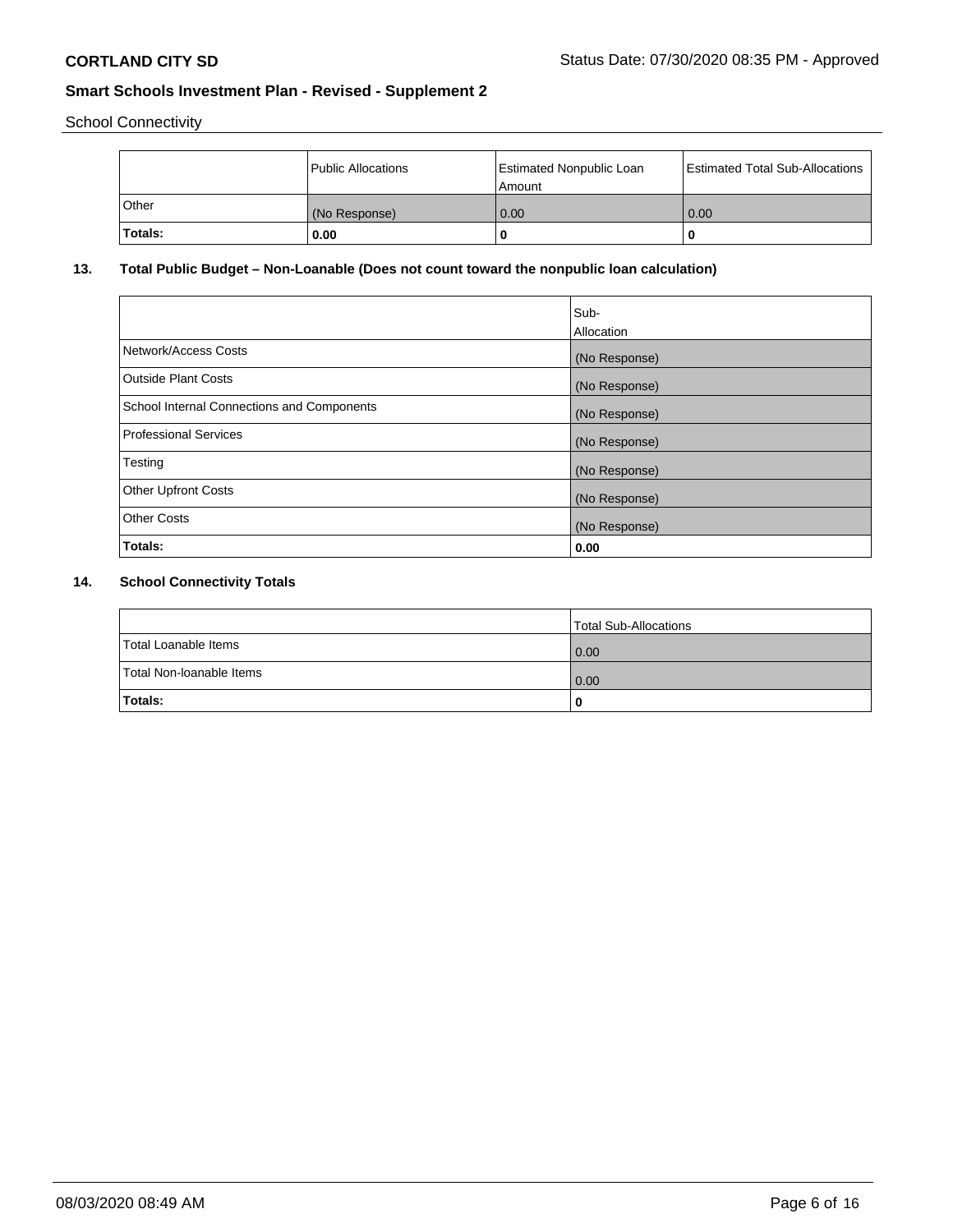Community Connectivity (Broadband and Wireless)

**1. Describe how you intend to use Smart Schools Bond Act funds for high-speed broadband and/or wireless connectivity projects in the community.**

(No Response)

**2. Please describe how the proposed project(s) will promote student achievement and increase student and/or staff access to the Internet in a manner that enhances student learning and/or instruction outside of the school day and/or school building.**

(No Response)

**3. Community connectivity projects must comply with all the necessary local building codes and regulations (building and related permits are not required prior to plan submission).**

 $\Box$  I certify that we will comply with all the necessary local building codes and regulations.

**4. Please describe the physical location of the proposed investment.**

(No Response)

**5. Please provide the initial list of partners participating in the Community Connectivity Broadband Project, along with their Federal Tax Identification (Employer Identification) number.**

| <b>Project Partners</b> | l Federal ID # |
|-------------------------|----------------|
| (No Response)           | (No Response)  |

**6. Please detail the type, quantity, per unit cost and total cost of the eligible items under each sub-category.**

| Select the allowable expenditure | Item to be purchased | Quantity      | Cost per Item | <b>Total Cost</b> |
|----------------------------------|----------------------|---------------|---------------|-------------------|
| type.                            |                      |               |               |                   |
| Repeat to add another item under |                      |               |               |                   |
| each type.                       |                      |               |               |                   |
| (No Response)                    | (No Response)        | (No Response) | (No Response) | 0.00              |
|                                  |                      | U             | 0.00          | -0                |

**7. If you are submitting an allocation for Community Connectivity, complete this table.**

**Note that the calculated Total at the bottom of the table must equal the Total allocation for this category that you entered in the SSIP Overview overall budget.**

|                                    | Sub-Allocation |
|------------------------------------|----------------|
| Network/Access Costs               | (No Response)  |
| Outside Plant Costs                | (No Response)  |
| <b>Tower Costs</b>                 | (No Response)  |
| <b>Customer Premises Equipment</b> | (No Response)  |
| <b>Professional Services</b>       | (No Response)  |
| Testing                            | (No Response)  |
| <b>Other Upfront Costs</b>         | (No Response)  |
| <b>Other Costs</b>                 | (No Response)  |
| Totals:                            | 0.00           |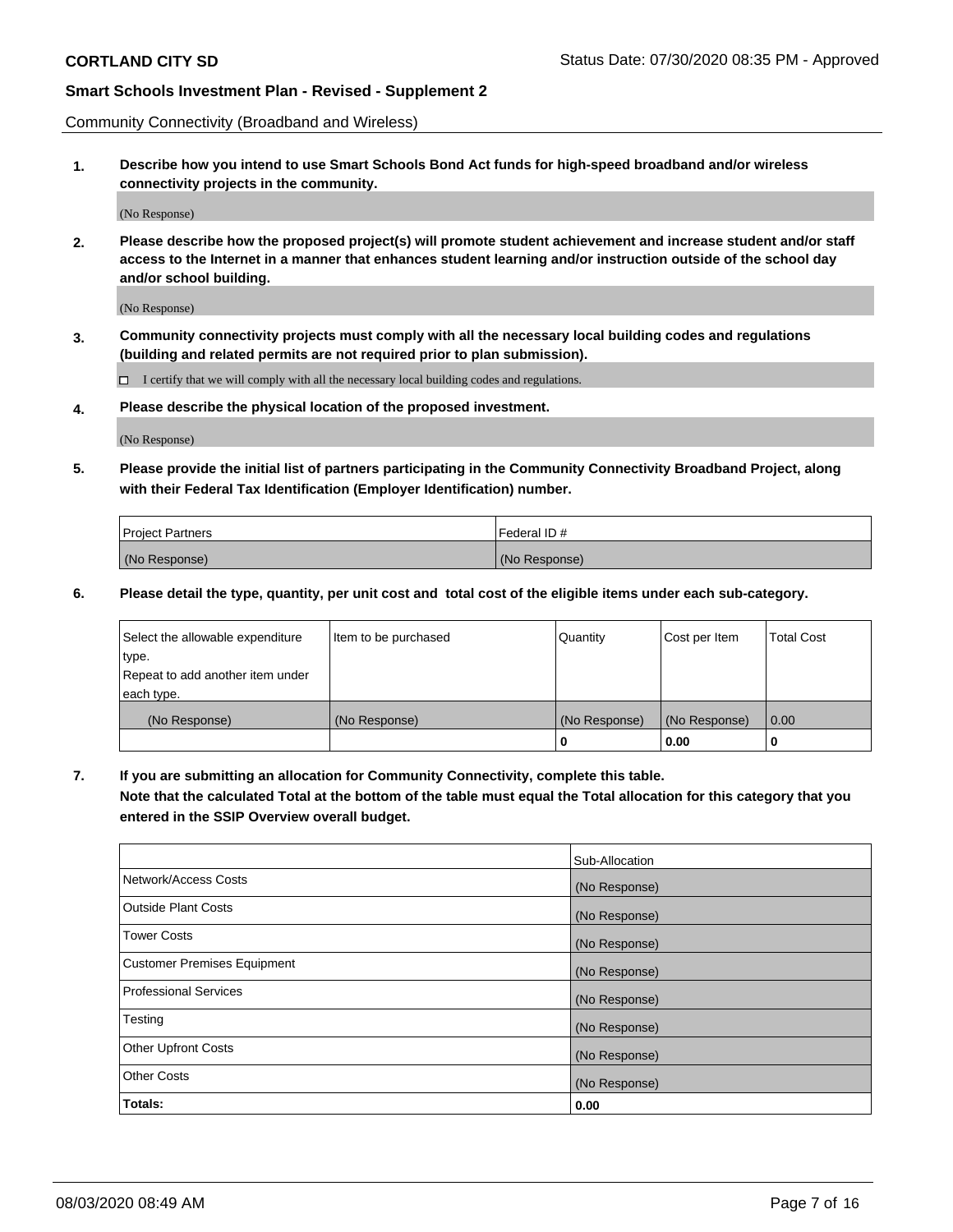#### Classroom Learning Technology

**1. In order for students and faculty to receive the maximum benefit from the technology made available under the Smart Schools Bond Act, their school buildings must possess sufficient connectivity infrastructure to ensure that devices can be used during the school day. Smart Schools Investment Plans must demonstrate that sufficient infrastructure that meets the Federal Communications Commission's 100 Mbps per 1,000 students standard currently exists in the buildings where new devices will be deployed, or is a planned use of a portion of Smart Schools Bond Act funds, or is under development through another funding source. Smart Schools Bond Act funds used for technology infrastructure or classroom technology investments must increase the number of school buildings that meet or exceed the minimum speed standard of 100 Mbps per 1,000 students and staff within 12 months. This standard may be met on either a contracted 24/7 firm service or a "burstable" capability. If the standard is met under the burstable criteria, it must be:**

**1. Specifically codified in a service contract with a provider, and**

**2. Guaranteed to be available to all students and devices as needed, particularly during periods of high demand, such as computer-based testing (CBT) periods.**

**Please describe how your district already meets or is planning to meet this standard within 12 months of plan submission.**

Cortland City Schools subscribes to broadband services through the Central New York Regional Information Center. They currently meet this standard.

- **1a. If a district believes that it will be impossible to meet this standard within 12 months, it may apply for a waiver of this requirement, as described on the Smart Schools website. The waiver must be filed and approved by SED prior to submitting this survey.**
	- By checking this box, you are certifying that the school district has an approved waiver of this requirement on file with the New York State Education Department.
- **2. Connectivity Speed Calculator (Required). If the district currently meets the required speed, enter "Currently Met" in the last box: Expected Date When Required Speed Will be Met.**

|                  | l Number of<br><b>Students</b> | Required Speed<br>l in Mbps | Current Speed in<br>l Mbps | <b>Expected Speed</b><br>to be Attained | <b>Expected Date</b><br>When Required<br> Within 12 Months  Speed Will be Met |
|------------------|--------------------------------|-----------------------------|----------------------------|-----------------------------------------|-------------------------------------------------------------------------------|
| Calculated Speed | 2.500                          | 250.00                      | 325                        | 325                                     | <b>Currently Met</b>                                                          |

**3. If the district wishes to have students and staff access the Internet from wireless devices within the school building, or in close proximity to it, it must first ensure that it has a robust Wi-Fi network in place that has sufficient bandwidth to meet user demand.**

**Please describe how you have quantified this demand and how you plan to meet this demand.**

During the planning for the first Smart School Application district staff reviewed the spaces in their buildings and the educational goals for those spaces. Working with the technology planning specialists from the CNYRIC and the district technology leadership, the team reviewed these spaces and built a plan for wifi that reflected those educational goals. Using the first Smart Schools Plan and Federal Erate funds all of the district's buildings were upgraded and the wifi is capable of supporting educational demands far into the future.

**4. All New York State public school districts are required to complete and submit an Instructional Technology Plan survey to the New York State Education Department in compliance with Section 753 of the Education Law and per Part 100.12 of the Commissioner's Regulations.**

**Districts that include educational technology purchases as part of their Smart Schools Investment Plan must have a submitted and approved Instructional Technology Plan survey on file with the New York State Education Department.**

By checking this box, you are certifying that the school district has an approved Instructional Technology Plan survey on file with the New York State Education Department.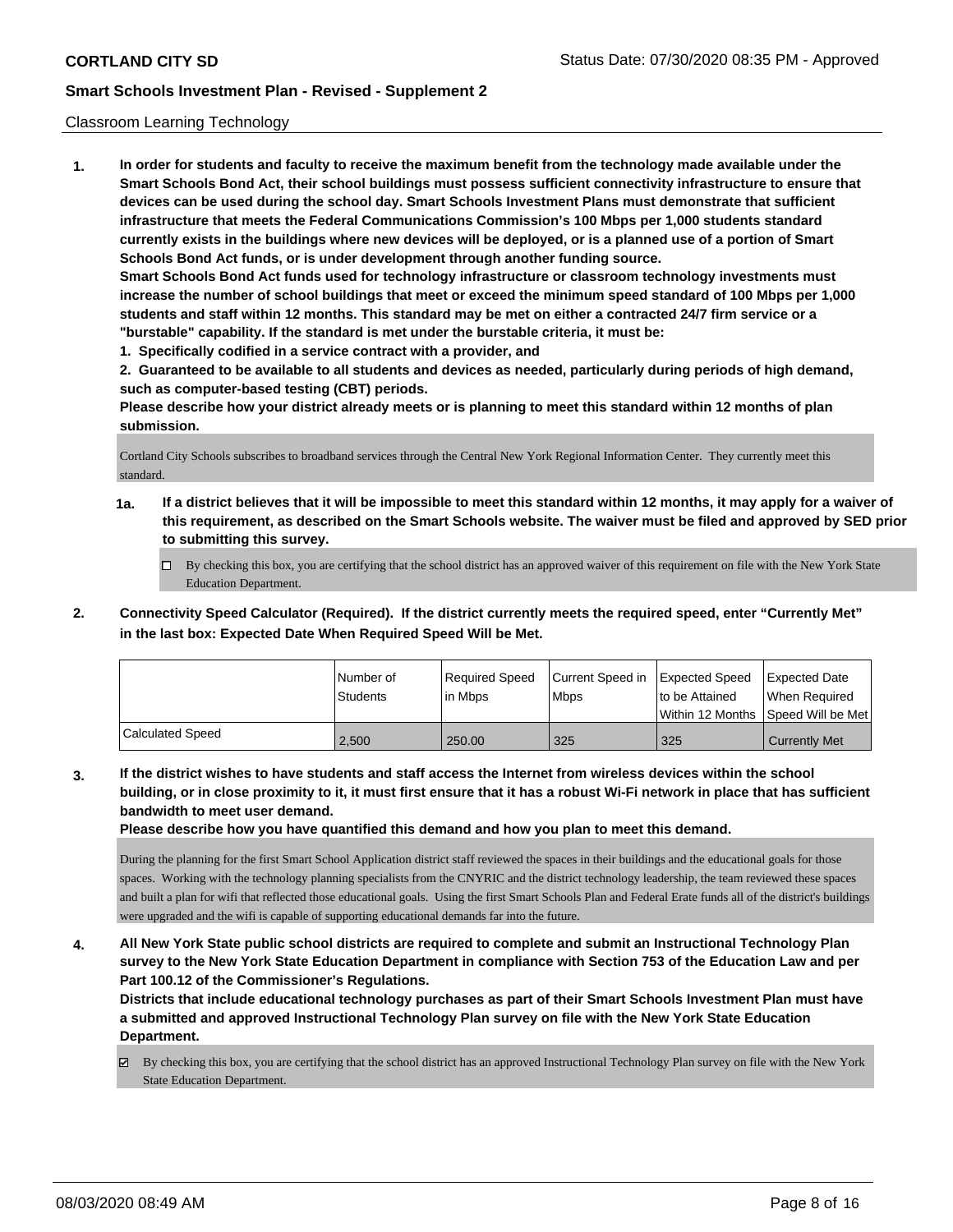#### Classroom Learning Technology

**5. Describe the devices you intend to purchase and their compatibility with existing or planned platforms or systems. Specifically address the adequacy of each facility's electrical, HVAC and other infrastructure necessary to install and support the operation of the planned technology.**

Cortland Enlarged City School district wishes to purchase devices to support their move to a one-to-one learning environment. Primarily includes laptops and chromebooks. These devices will be carried by staff and students as they proceed through their instructional day. These devices are personal devices recharge occasionally. There is no impact on the infrastructure of the buildings.

There is also a request for a high speed laser printer in this application. That does require a 110 outlet but those already exist in all areas of the district.

#### **6. Describe how the proposed technology purchases will:**

- **> enhance differentiated instruction;**
- **> expand student learning inside and outside the classroom;**
- **> benefit students with disabilities and English language learners; and**
- **> contribute to the reduction of other learning gaps that have been identified within the district.**

**The expectation is that districts will place a priority on addressing the needs of students who struggle to succeed in a rigorous curriculum. Responses in this section should specifically address this concern and align with the district's Instructional Technology Plan (in particular Question 2 of E. Curriculum and Instruction: "Does the district's instructional technology plan address the needs of students with disabilities to ensure equitable access to instruction, materials and assessments?" and Question 3 of the same section: "Does the district's instructional technology plan address the provision of assistive technology specifically for students with disabilities to ensure access to and participation in the general curriculum?")**

**In addition, describe how the district ensures equitable access to instruction, materials and assessments and participation in the general curriculum for both SWD and English Language Learners/Multilingual Learners (ELL/MLL) students.**

The Technology Plan and this application for the Cortland Enlarged City School District wishes to expand the one-to-one learning environment for all students.

This one-to-one environment will be populated by chromebooks. These devices are based on the Google Classroom learning platform. The primary benefit of these devices and this platform is that the platform is hardware agnostic. Old computers, new computers, Apple, Windows, even smart phones, as long as they have web access and a browser, the student can access their learning opportunities. Chromebooks offer a couple of advantages. First is the battery life. Students have devices that will last for an entire school day. 7 hours and even after school time. Laptops are two hours at best.

Students with disabilities and students who are risk of failing high stakes tests will benefit from these devices. One of the primary benefits is extended learning time. The students can continue to work on assignments outside of the traditional 45 minute learning time. These devices will travel with the students to study halls, other classes, and the work can continue at home, outside of school hours. One of the most commonly IEP modifications is extended learning time. These devices will offer that. Additionally, students who have a mentor or who wish to dialogue with the instructor outside of the 45 minute class will have that opportunity via the cloud component to Google. Teachers and one to one aides can log in and review work even though the student might be off campus.

English language learners are often limited by the access to translators. While Cortland is lucky to have SUNY Cortland nearby offering additional resources, the timing is the real challenge. These translators are not available 24/7. Students waiting to translate from English to native language or native language to English are limited by the schedule of the translator. Using the translation tool included on the chromebooks via the Google Classroom the students can quickly translate back and forth when they need it. They can translate source material or original compositions. Especially when the learning is relevant and a response from the instructor could be offered.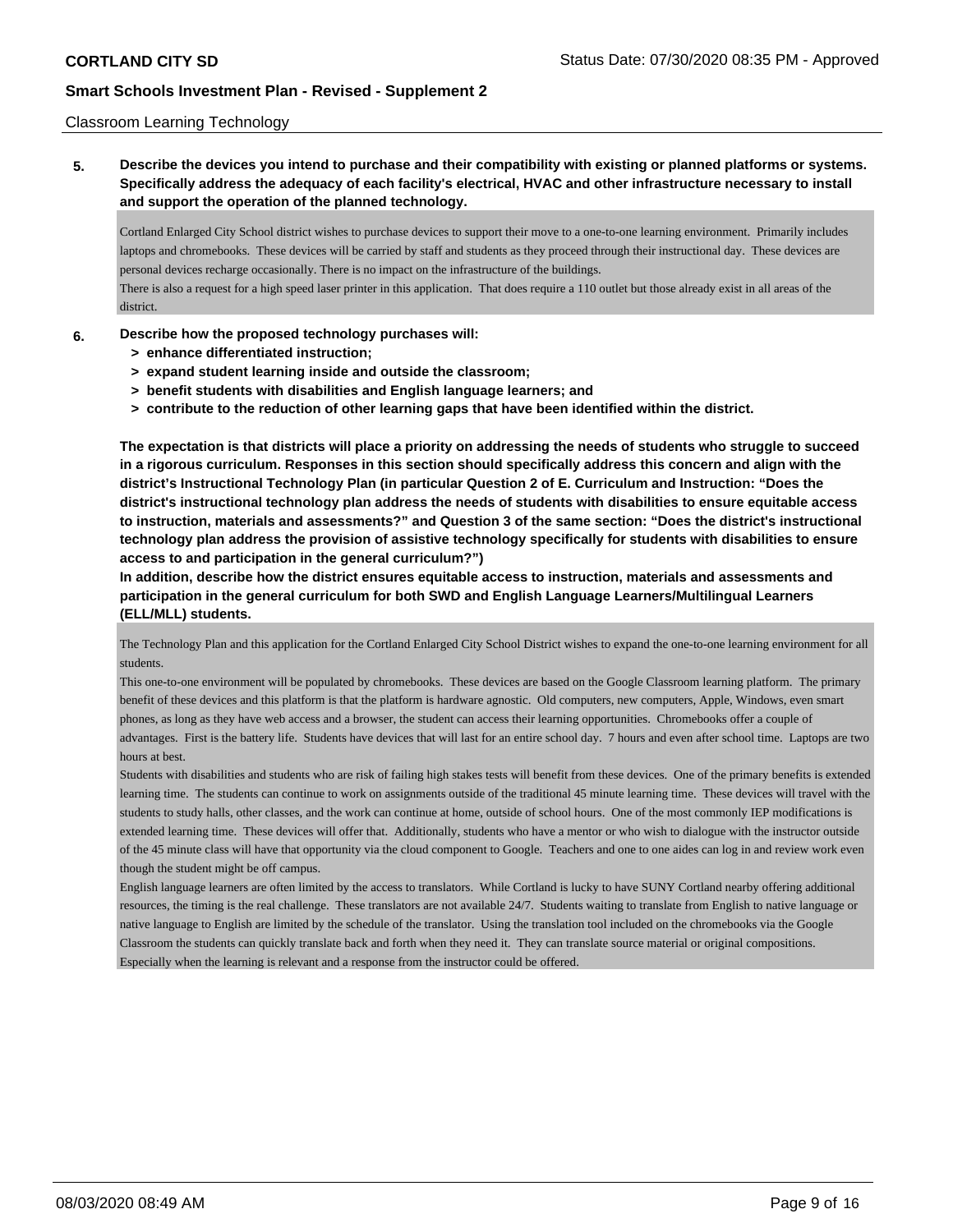#### Classroom Learning Technology

# **7. Where appropriate, describe how the proposed technology purchases will enhance ongoing communication with parents and other stakeholders and help the district facilitate technology-based regional partnerships, including distance learning and other efforts.**

This plan does not offer a direct impact on ongoing communication with parents or other stakeholders. Cortland Enlarged City School district does offer a robust Student Management platform. A component of this is the Parent Portal. Parents can check student attendance, academic performance, disciplinary status, and even lunch charges on a real time basis. Additionally, email contact information is provided for all teachers and administrators allowing direct and timely communication between parents and school personnel.

The technology proposed does offer and exciting opportunity for distance learning. A traditional distance learning classroom has one distinct challenge. Scheduling. The room is limited by the four walls and the available times. The Chromebook technology and Google Classroom platform is not limited by that challenge. Every device has the capacity to be a distance learning device. The onboard camera and microphone make every device a distance learning facility. The students could use this individually or in groups via the existing projectors that are commonly available in the classrooms. Resources as near as teachers in the building, experts at SUNY Cortland, or even resources available globally are just a few clicks of the keyboard.

# **8. Describe the district's plan to provide professional development to ensure that administrators, teachers and staff can employ the technology purchased to enhance instruction successfully.**

**Note: This response should be aligned and expanded upon in accordance with your district's response to Question 1 of F. Professional Development of your Instructional Technology Plan: "Please provide a summary of professional development offered to teachers and staff, for the time period covered by this plan, to support technology to enhance teaching and learning. Please include topics, audience and method of delivery within your summary."**

Cortland Enlarged City Schools is firmly committed to supporting the instructional efforts of the teachers with a rigorous offering of technology professional trainings relative to their classroom equipment and instructional goals. These offerings are presented both via local staff members and via Onondaga Cortland Madison BOCES Model Schools training staff.

One core group of professional development that is critical for all users and important for the teachers to pass on to the students are Web courses including Cyber Security Overview, Browser Security Basics,Security Awareness, and Tips and Tricks to Simplify your Academic Life. A second area is Google Classroom. This is offered both locally and through BOCES. Teachers learn the tools of Google such as DOCS, Sheets and Slides. These are exportable as Word, Excel, and Powerpoint as well as PDF documents. The teachers also learn classroom management tools via Google Classroom allowing them to maximize learning opportunities with their students.

Two of the course offerings that are very exciting to the content of this application are Maximizing Your Interactive Board in a Student Centered Classroom, and Global Collaboration, How dow we connect with others.

Finally, Cortland Enlarged City School has a full time director of Technology and Professional Development. Working with the part time Technology Integration Specialist this team can both work on peer visitations, individual team trainings, and advanced trainings for all of the staff as required

**9. Districts must contact one of the SUNY/CUNY teacher preparation programs listed on the document on the left side of the page that supplies the largest number of the district's new teachers to request advice on innovative uses and best practices at the intersection of pedagogy and educational technology.**

 $\boxtimes$  By checking this box, you certify that you have contacted the SUNY/CUNY teacher preparation program that supplies the largest number of your new teachers to request advice on these issues.

#### **9a. Please enter the name of the SUNY or CUNY Institution that you contacted.**

SUNY Cortland

#### **9b. Enter the primary Institution phone number.**

607-753-5433

# **9c. Enter the name of the contact person with whom you consulted and/or will be collaborating with on innovative uses of technology and best practices.**

Dr. Andrea Lachance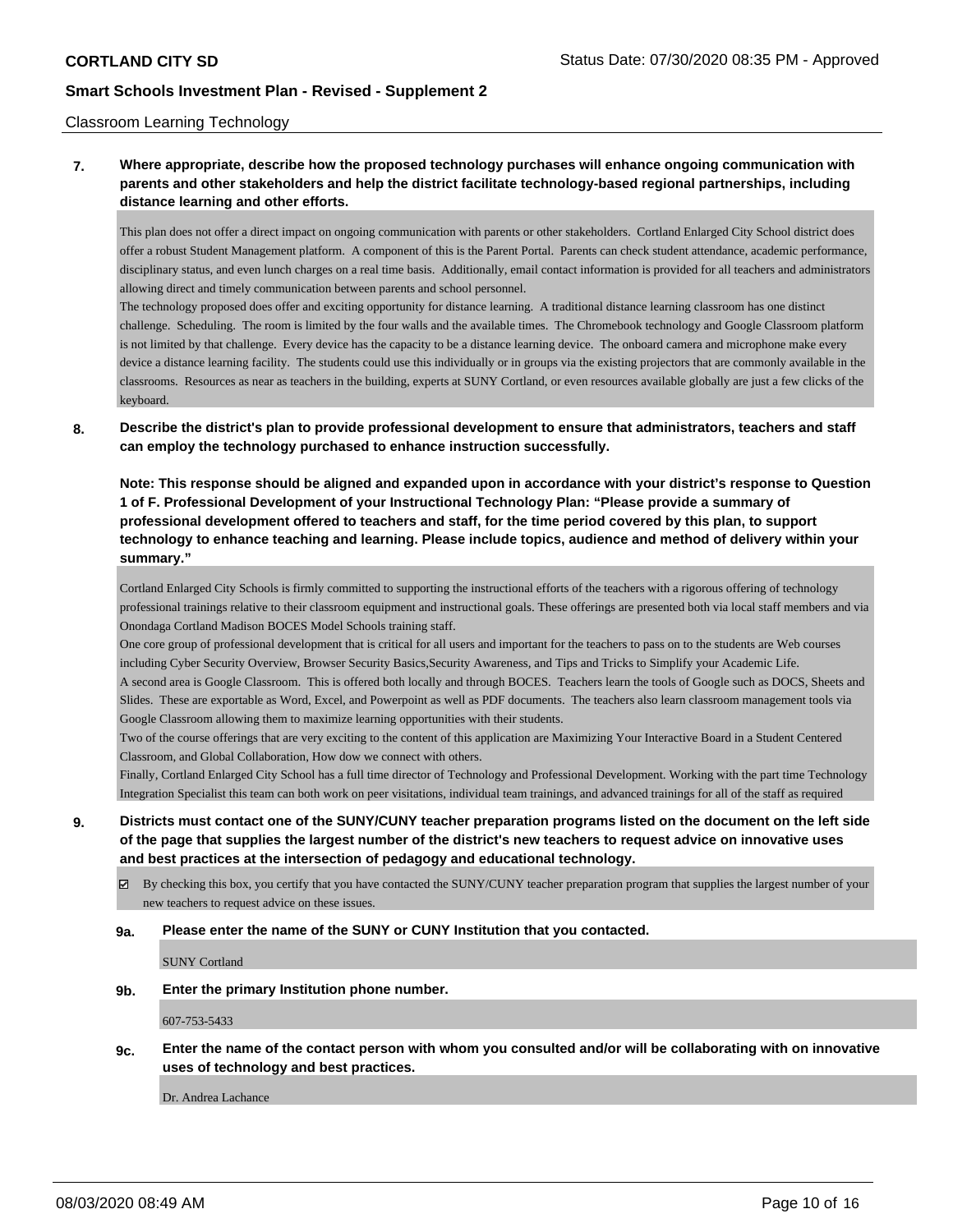#### Classroom Learning Technology

**10. To ensure the sustainability of technology purchases made with Smart Schools funds, districts must demonstrate a long-term plan to maintain and replace technology purchases supported by Smart Schools Bond Act funds. This sustainability plan shall demonstrate a district's capacity to support recurring costs of use that are ineligible for Smart Schools Bond Act funding such as device maintenance, technical support, Internet and wireless fees, maintenance of hotspots, staff professional development, building maintenance and the replacement of incidental items. Further, such a sustainability plan shall include a long-term plan for the replacement of purchased devices and equipment at the end of their useful life with other funding sources.**

 $\boxtimes$  By checking this box, you certify that the district has a sustainability plan as described above.

**11. Districts must ensure that devices purchased with Smart Schools Bond funds will be distributed, prepared for use, maintained and supported appropriately. Districts must maintain detailed device inventories in accordance with generally accepted accounting principles.**

By checking this box, you certify that the district has a distribution and inventory management plan and system in place.

**12. Please detail the type, quantity, per unit cost and total cost of the eligible items under each sub-category.**

| Select the allowable expenditure<br>type.<br>Repeat to add another item under<br>each type. | Iltem to be Purchased                  | Quantity | Cost per Item | <b>Total Cost</b> |
|---------------------------------------------------------------------------------------------|----------------------------------------|----------|---------------|-------------------|
| <b>Laptop Computers</b>                                                                     | Acer Chromebook R 13 CB5-312T-<br>K6TF | 200      | 367.00        | 73,400.00         |
| <b>Laptop Computers</b>                                                                     | Acer Chromebook N3350                  | 800      | 328.00        | 262,400.00        |
| <b>Other Costs</b>                                                                          | Google Chrome licenses                 | 1,000    | 26.00         | 26,000,00         |
| <b>Other Costs</b>                                                                          | HP Designiet T1700                     |          | 4,250.00      | 4,250.00          |
|                                                                                             |                                        | 2,001    | 4.971.00      | 366,050           |

# **13. Final 2014-15 BEDS Enrollment to calculate Nonpublic Sharing Requirement (no changes allowed.)**

|            | Public Enrollment | Nonpublic Enrollment | <b>Total Enrollment</b> | Nonpublic<br>l Percentage |
|------------|-------------------|----------------------|-------------------------|---------------------------|
| Enrollment | 2,559             | 287                  | 2,846.00                | 10.08                     |

#### **14. If you are submitting an allocation for Classroom Learning Technology complete this table.**

|                         | Public School Sub-Allocation | <b>Estimated Nonpublic Loan</b><br>Amount<br>(Based on Percentage Above) | <b>Estimated Total Public and</b><br>Nonpublic Sub-Allocation |
|-------------------------|------------------------------|--------------------------------------------------------------------------|---------------------------------------------------------------|
| Interactive Whiteboards | 0.00                         | 0.00                                                                     | 0.00                                                          |
| Computer Servers        | 0.00                         | 0.00                                                                     | 0.00                                                          |
| Desktop Computers       | 0.00                         | 0.00                                                                     | 0.00                                                          |
| <b>Laptop Computers</b> | 335,800.00                   | 32,942.70                                                                | 368,742.70                                                    |
| <b>Tablet Computers</b> | 0.00                         | 0.00                                                                     | 0.00                                                          |
| Other Costs             | 30,250.00                    | 2,967.59                                                                 | 33,217.59                                                     |
| Totals:                 | 366,050.00                   | 35,910                                                                   | 401,960                                                       |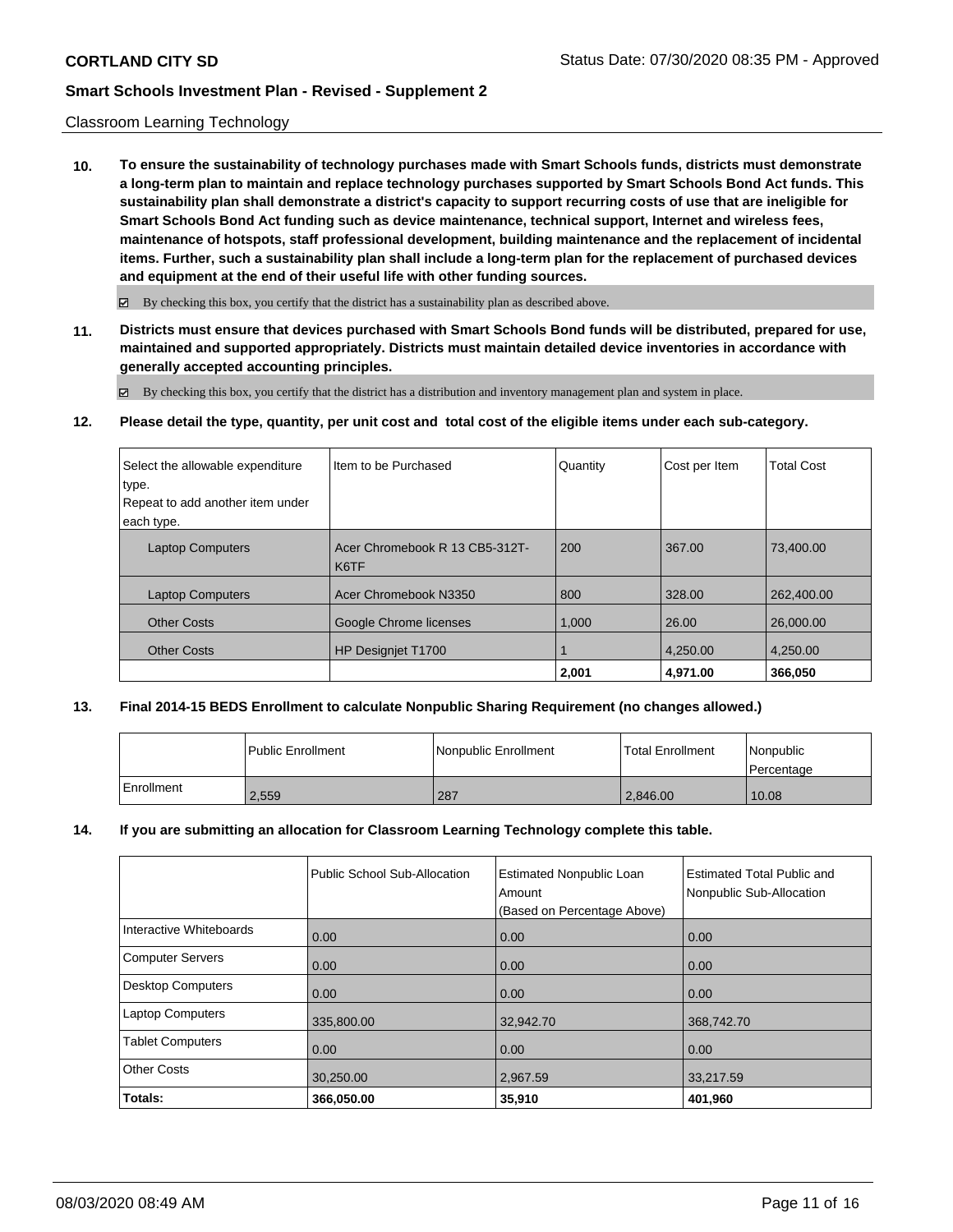#### Pre-Kindergarten Classrooms

**1. Provide information regarding how and where the district is currently serving pre-kindergarten students and justify the need for additional space with enrollment projections over 3 years.**

(No Response)

- **2. Describe the district's plan to construct, enhance or modernize education facilities to accommodate prekindergarten programs. Such plans must include:**
	- **Specific descriptions of what the district intends to do to each space;**
	- **An affirmation that new pre-kindergarten classrooms will contain a minimum of 900 square feet per classroom;**
	- **The number of classrooms involved;**
	- **The approximate construction costs per classroom; and**
	- **Confirmation that the space is district-owned or has a long-term lease that exceeds the probable useful life of the improvements.**

(No Response)

**3. Smart Schools Bond Act funds may only be used for capital construction costs. Describe the type and amount of additional funds that will be required to support ineligible ongoing costs (e.g. instruction, supplies) associated with any additional pre-kindergarten classrooms that the district plans to add.**

(No Response)

**4. All plans and specifications for the erection, repair, enlargement or remodeling of school buildings in any public school district in the State must be reviewed and approved by the Commissioner. Districts that plan capital projects using their Smart Schools Bond Act funds will undergo a Preliminary Review Process by the Office of Facilities Planning.**

**Please indicate on a separate row each project number given to you by the Office of Facilities Planning.**

| Project Number |  |
|----------------|--|
| (No Response)  |  |
|                |  |

**5. Please detail the type, quantity, per unit cost and total cost of the eligible items under each sub-category.**

| Select the allowable expenditure | Item to be purchased | Quantity      | Cost per Item | <b>Total Cost</b> |
|----------------------------------|----------------------|---------------|---------------|-------------------|
| type.                            |                      |               |               |                   |
| Repeat to add another item under |                      |               |               |                   |
| each type.                       |                      |               |               |                   |
| (No Response)                    | (No Response)        | (No Response) | (No Response) | 0.00              |
|                                  |                      | U             | 0.00          |                   |

**6. If you have made an allocation for Pre-Kindergarten Classrooms, complete this table. Note that the calculated Total at the bottom of the table must equal the Total allocation for this category that you entered in the SSIP Overview overall budget.**

|                                          | Sub-Allocation |
|------------------------------------------|----------------|
| Construct Pre-K Classrooms               | (No Response)  |
| Enhance/Modernize Educational Facilities | (No Response)  |
| <b>Other Costs</b>                       | (No Response)  |
| Totals:                                  | 0.00           |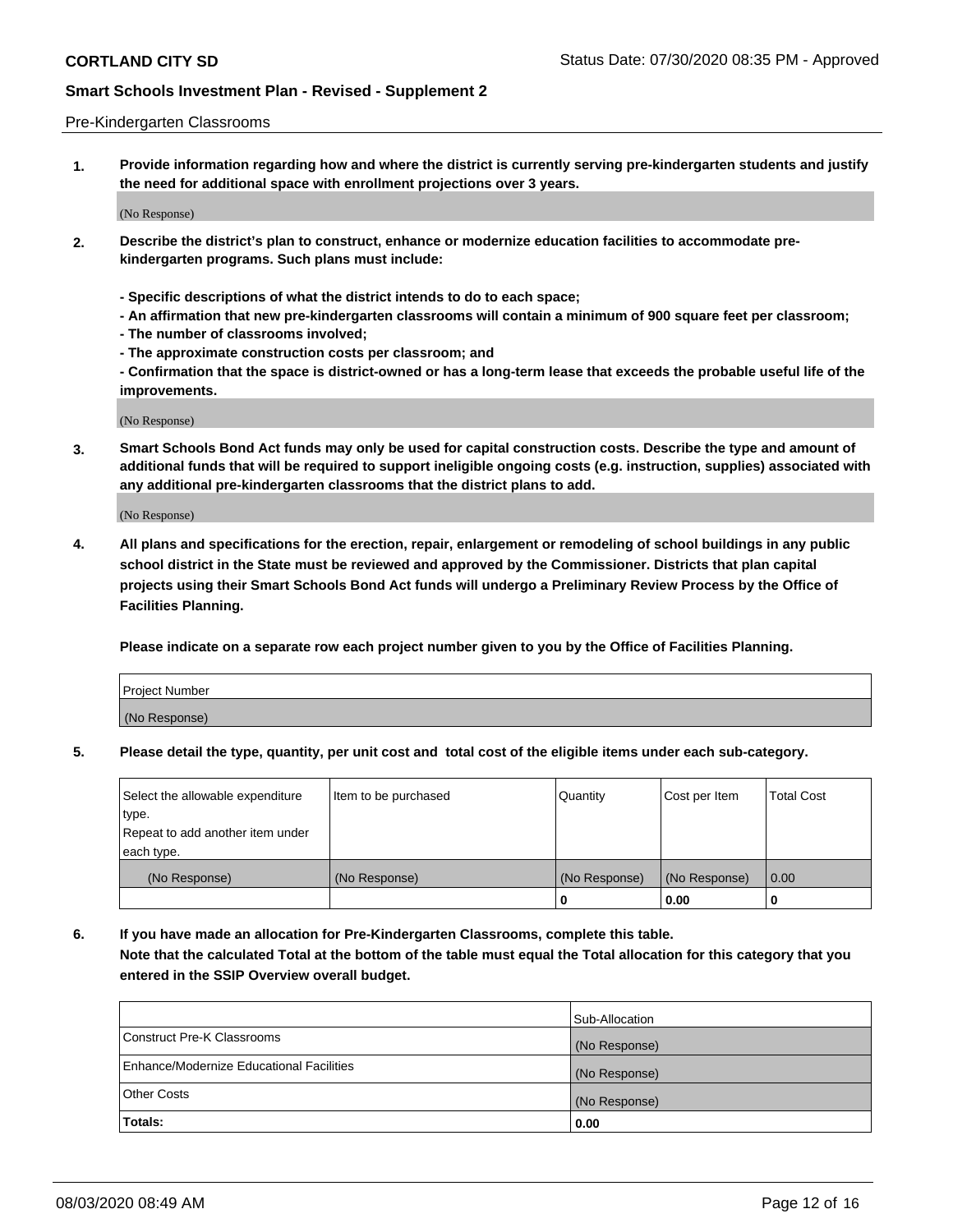Replace Transportable Classrooms

**1. Describe the district's plan to construct, enhance or modernize education facilities to provide high-quality instructional space by replacing transportable classrooms.**

(No Response)

**2. All plans and specifications for the erection, repair, enlargement or remodeling of school buildings in any public school district in the State must be reviewed and approved by the Commissioner. Districts that plan capital projects using their Smart Schools Bond Act funds will undergo a Preliminary Review Process by the Office of Facilities Planning.**

**Please indicate on a separate row each project number given to you by the Office of Facilities Planning.**

| Project Number |  |
|----------------|--|
|                |  |
|                |  |
|                |  |
|                |  |
| (No Response)  |  |
|                |  |
|                |  |
|                |  |

**3. For large projects that seek to blend Smart Schools Bond Act dollars with other funds, please note that Smart Schools Bond Act funds can be allocated on a pro rata basis depending on the number of new classrooms built that directly replace transportable classroom units.**

**If a district seeks to blend Smart Schools Bond Act dollars with other funds describe below what other funds are being used and what portion of the money will be Smart Schools Bond Act funds.**

(No Response)

**4. Please detail the type, quantity, per unit cost and total cost of the eligible items under each sub-category.**

| Select the allowable expenditure | Item to be purchased | Quantity      | Cost per Item | <b>Total Cost</b> |
|----------------------------------|----------------------|---------------|---------------|-------------------|
| ∣type.                           |                      |               |               |                   |
| Repeat to add another item under |                      |               |               |                   |
| each type.                       |                      |               |               |                   |
| (No Response)                    | (No Response)        | (No Response) | (No Response) | 0.00              |
|                                  |                      | 0             | 0.00          |                   |

**5. If you have made an allocation for Replace Transportable Classrooms, complete this table. Note that the calculated Total at the bottom of the table must equal the Total allocation for this category that you entered in the SSIP Overview overall budget.**

|                                                | Sub-Allocation |
|------------------------------------------------|----------------|
| Construct New Instructional Space              | (No Response)  |
| Enhance/Modernize Existing Instructional Space | (No Response)  |
| Other Costs                                    | (No Response)  |
| Totals:                                        | 0.00           |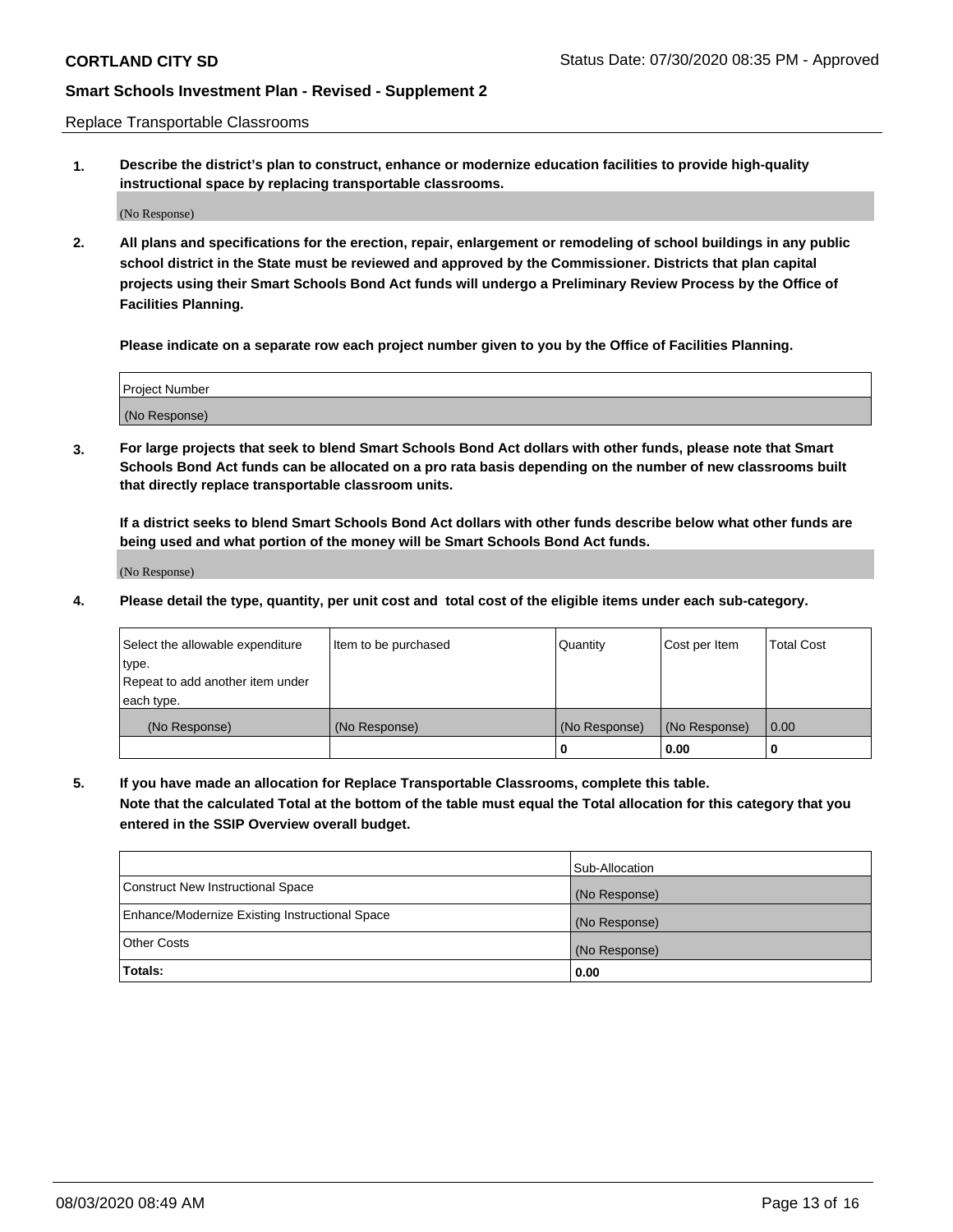High-Tech Security Features

**1. Describe how you intend to use Smart Schools Bond Act funds to install high-tech security features in school buildings and on school campuses.**

(No Response)

**2. All plans and specifications for the erection, repair, enlargement or remodeling of school buildings in any public school district in the State must be reviewed and approved by the Commissioner. Smart Schools plans with any expenditures in the High-Tech Security category require a project number from the Office of Facilities Planning. Districts must submit an SSBA LOI and receive project numbers prior to submitting the SSIP. As indicated on the LOI, some projects may be eligible for a streamlined review and will not require a building permit. Please indicate on a separate row each project number given to you by the Office of Facilities Planning.**

| <b>Project Number</b> |  |
|-----------------------|--|
| (No Response)         |  |

- **3. Was your project deemed eligible for streamlined Review?**
	- Yes
	- $\hfill \square$  No
- **4. Include the name and license number of the architect or engineer of record.**

| <b>Name</b>   | License Number |
|---------------|----------------|
| (No Response) | (No Response)  |

**5. Please detail the type, quantity, per unit cost and total cost of the eligible items under each sub-category.**

| Select the allowable expenditure | Item to be purchased | Quantity      | Cost per Item | Total Cost |
|----------------------------------|----------------------|---------------|---------------|------------|
| 'type.                           |                      |               |               |            |
| Repeat to add another item under |                      |               |               |            |
| each type.                       |                      |               |               |            |
| (No Response)                    | (No Response)        | (No Response) | (No Response) | 0.00       |
|                                  |                      | u             | 0.00          |            |

**6. If you have made an allocation for High-Tech Security Features, complete this table.**

**Enter each Sub-category Public Allocation based on the the expenditures listed in Table #5.**

|                                                      | Sub-Allocation |
|------------------------------------------------------|----------------|
| Capital-Intensive Security Project (Standard Review) | (No Response)  |
| <b>Electronic Security System</b>                    | (No Response)  |
| <b>Entry Control System</b>                          | (No Response)  |
| Approved Door Hardening Project                      | (No Response)  |
| <b>Other Costs</b>                                   | (No Response)  |
| Totals:                                              | 0.00           |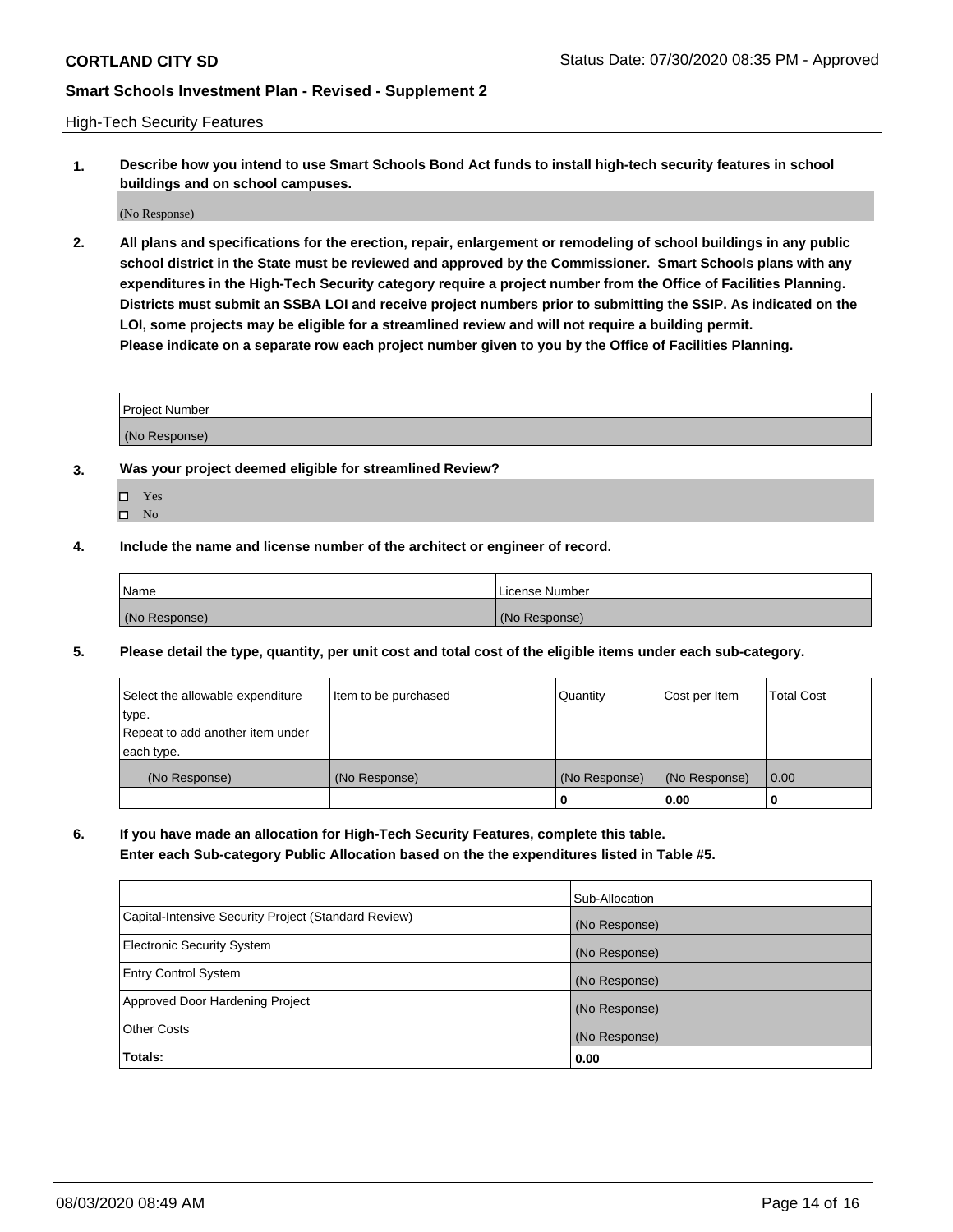Non-Public Schools

**1. Describe your plan to utilize SSBA funds to purchase devices and loan to the nonpublic schools within your district. Please specify what devices have been requested by the nonpublic schools. If the nonpublic schools have not finalized requests, the district should provide the date nonpublic schools will submit the request by.**

Our Non-Public partners are excited to upgrade their facilities and offer many of their students the same learning opportunities as their public school friends and neighbors.

One of the first purchases will be chromebooks. These devices translate seamlessly from home computer to school using the Google Classroom platform. Students will no longer be limited to a 45 Lab class to use technology to expand learning opportunities. Coupled with the expanded network hardware installations, anyplace, anytime becomes the mantra of using technology to enhance learning in our Non-Public schools. One of the priorities will be expanded wifi access at our non-public schools. The Meraki cloud managed access points offer a cost efficient system for offering our schools a comparable wifi service as our Cortland City Schools partners.

Finally, we wish to expand the classrooms that have large screen interactive displays. We will be purchasing Epson Brightlink projectors for two of our classrooms. These devices will offer our teachers and students interactive opportunities for shared research or peer review of Google documents.

**2. A final Smart Schools Investment Plan cannot be approved until school authorities have adopted regulations specifying the date by which requests from nonpublic schools for the purchase and loan of Smart Schools Bond Act classroom technology must be received by the district.**

By checking this box, you certify that you have such a plan and associated regulations in place that have been made public.

**2a. Please enter the date each year nonpublic schools must request loanable items from the school district. This date cannot be earlier than June 1 of the previous school year.**

June 30

#### **3. Final 2014-15 BEDS Enrollment to calculate Nonpublic Sharing Requirement (no changes allowed.)**

|            | l Public Enrollment | l Nonpublic Enrollment | Total Enrollment | Nonpublic Percentage |
|------------|---------------------|------------------------|------------------|----------------------|
| Enrollment | 2.559               | 287                    | 2.846.00         | 10.08                |

# **4. Nonpublic Loan Calculator**

|                                                        | Loanable<br>School<br>Connectivity | Loanable<br>Classroom<br>Technology | Additional<br>Nonpublic<br>Loan | <b>Estimated</b><br>Per Pupil<br>Amount - | Previously<br>Approved<br>Per Pupil | l Cumulative<br>Per Pupil<br>l Loan | Final Per<br>Pupil Loan<br>Amount - | <b>Final Total</b><br>∣Loan<br>Amount - |
|--------------------------------------------------------|------------------------------------|-------------------------------------|---------------------------------|-------------------------------------------|-------------------------------------|-------------------------------------|-------------------------------------|-----------------------------------------|
|                                                        |                                    |                                     | (Optional)                      | This Plan                                 | Amount(s)                           | Amount                              | This Plan                           | This Plan                               |
| Required Nonpublic<br>Loan                             | 0.00                               | 401,960.30                          |                                 | 143.04                                    | 124.88                              | 250.00                              | 125.12                              | 35,910.30                               |
| Final Adjusted Loan<br>- (If additional loan<br>funds) | 0.00                               | 401,960.30                          | (No<br>Response)                | 143.04                                    | 124.88                              | 250.00                              | 125.12                              | 35,910.30                               |

# **5. Nonpublic Share**

|                                          | Final Per Pupil Amount | Final Nonpublic Loan Amount |
|------------------------------------------|------------------------|-----------------------------|
| Pending and Previously<br>Approved Plans | 124.88                 | 35,839.70                   |
| This Plan                                | 125.12                 | 35,910.30                   |
| Total                                    | 250.00                 | 71,750.00                   |

# **6. Distribution of Nonpublic Loan Amount by School**

| Nonpublic School Name      | 12018-19 K-12 Enrollment | Special Ed School? If Yes, not eligible |
|----------------------------|--------------------------|-----------------------------------------|
| CORTLAND CHRISTIAN ACADEMY | 132                      | l No                                    |
| <b>ST MARY'S SCHOOL</b>    | 99                       | No.                                     |
|                            |                          |                                         |